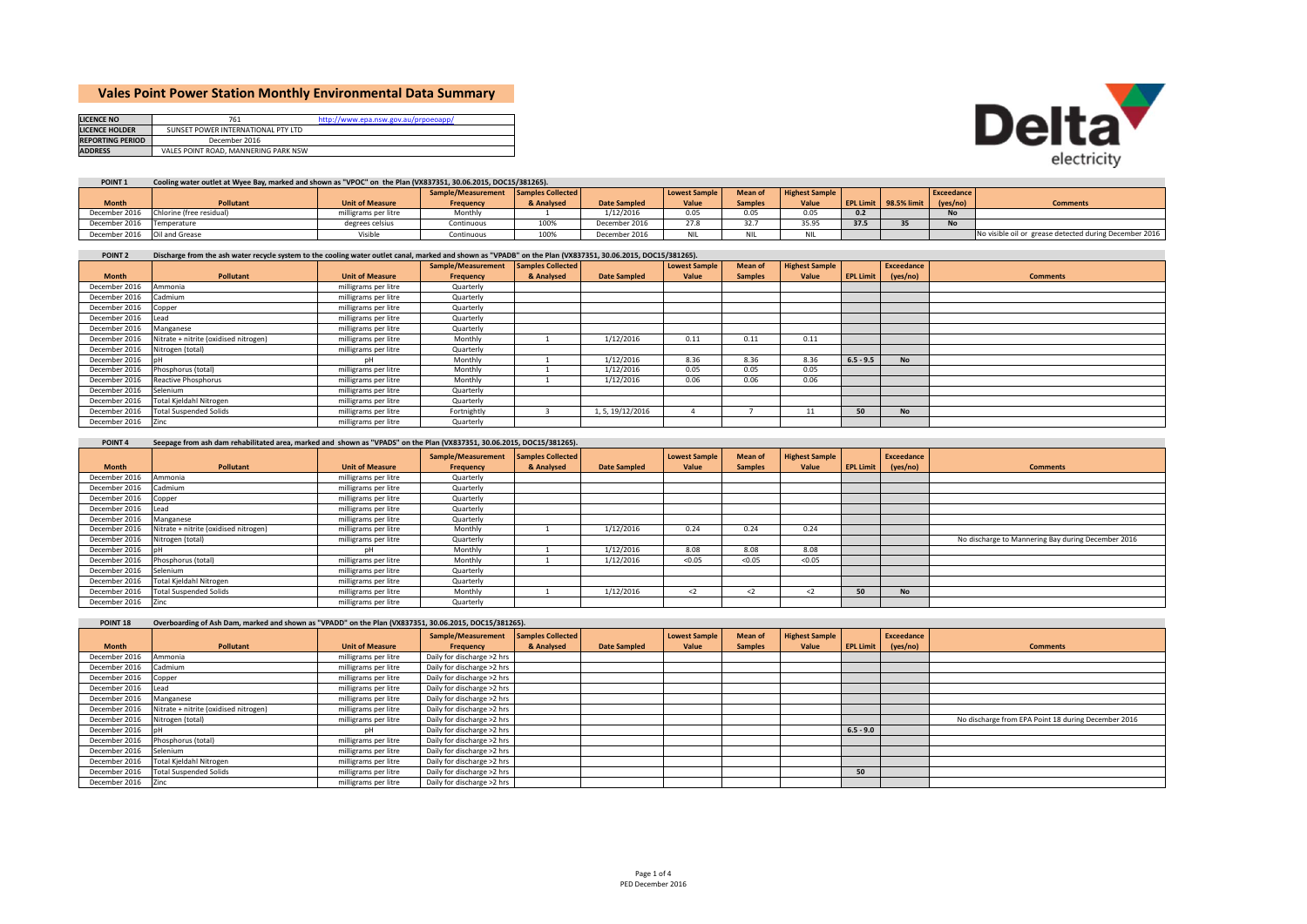| POINT <sub>19</sub> | Groundwater bore, marked and shown as "VPGM/D3" on the Plan (VX837351, 30.06.2015, DOC15/381265). |                             |                                 |                                        |                     |                               |                           |                                |                  |                               |                                                     |
|---------------------|---------------------------------------------------------------------------------------------------|-----------------------------|---------------------------------|----------------------------------------|---------------------|-------------------------------|---------------------------|--------------------------------|------------------|-------------------------------|-----------------------------------------------------|
| <b>Month</b>        | Pollutant                                                                                         | <b>Unit of Measure</b>      | Sample/Measurement<br>Frequency | <b>Samples Collected</b><br>& Analysed | <b>Date Sampled</b> | <b>Lowest Sample</b><br>Value | Mean of<br><b>Samples</b> | <b>Highest Sample</b><br>Value | <b>EPL Limit</b> | <b>Exceedance</b><br>(yes/no) | <b>Comments</b>                                     |
| December 2016       | Arsenic                                                                                           | milligrams per litre        | Quarterly                       |                                        |                     |                               |                           |                                |                  |                               |                                                     |
| December 2016       | Cadmium                                                                                           | milligrams per litre        | Quarterly                       |                                        |                     |                               |                           |                                |                  |                               |                                                     |
| December 2016       | Calcium                                                                                           | milligrams per litre        | Quarterly                       |                                        |                     |                               |                           |                                |                  |                               |                                                     |
| December 2016       | Chromium                                                                                          | milligrams per litre        | Quarterly                       |                                        |                     |                               |                           |                                |                  |                               |                                                     |
| December 2016       | Copper                                                                                            | milligrams per litre        | Quarterly                       |                                        |                     |                               |                           |                                |                  |                               |                                                     |
| December 2016       | <b>Electrical conductivity</b>                                                                    | microsiemens per centimetre | Quarterly                       |                                        |                     |                               |                           |                                |                  |                               |                                                     |
| December 2016       | Iron                                                                                              | milligrams per litre        | Quarterly                       |                                        |                     |                               |                           |                                |                  |                               |                                                     |
| December 2016       | Lead                                                                                              | milligrams per litre        | Quarterly                       |                                        |                     |                               |                           |                                |                  |                               |                                                     |
| December 2016       | Magnesium                                                                                         | milligrams per litre        | Quarterly                       |                                        |                     |                               |                           |                                |                  |                               | (next quarterly samples scheduled for January 2017) |
| December 2016       | Manganese                                                                                         | milligrams per litre        | Quarterly                       |                                        |                     |                               |                           |                                |                  |                               |                                                     |
| December 2016       | Nickel                                                                                            | milligrams per litre        | Quarterly                       |                                        |                     |                               |                           |                                |                  |                               |                                                     |
| December 2016       | nН                                                                                                | pН                          | Quarterly                       |                                        |                     |                               |                           |                                |                  |                               |                                                     |
| December 2016       | Potassium                                                                                         | milligrams per litre        | Quarterly                       |                                        |                     |                               |                           |                                |                  |                               |                                                     |
| December 2016       | Selenium                                                                                          | milligrams per litre        | Quarterly                       |                                        |                     |                               |                           |                                |                  |                               |                                                     |
| December 2016       | Sodium                                                                                            | milligrams per litre        | Quarterly                       |                                        |                     |                               |                           |                                |                  |                               |                                                     |
| December 2016       | <b>Standing Water Level</b>                                                                       | metres                      | Quarterly                       |                                        |                     |                               |                           |                                |                  |                               |                                                     |
| December 2016       | Zinc                                                                                              | milligrams per litre        | Quarterly                       |                                        |                     |                               |                           |                                |                  |                               |                                                     |

| POINT 20      | Groundwater bore, marked and shown as "VPGM/D5" on the Plan (VX837351, 30.06.2015, DOC15/381265). |                             |                                 |                                        |                     |                               |                                  |                                |                  |                               |                                                     |
|---------------|---------------------------------------------------------------------------------------------------|-----------------------------|---------------------------------|----------------------------------------|---------------------|-------------------------------|----------------------------------|--------------------------------|------------------|-------------------------------|-----------------------------------------------------|
| <b>Month</b>  | Pollutant                                                                                         | <b>Unit of Measure</b>      | Sample/Measurement<br>Frequency | <b>Samples Collected</b><br>& Analysed | <b>Date Sampled</b> | <b>Lowest Sample</b><br>Value | <b>Mean of</b><br><b>Samples</b> | <b>Highest Sample</b><br>Value | <b>EPL Limit</b> | <b>Exceedance</b><br>(yes/no) | <b>Comments</b>                                     |
| December 2016 | Arsenic                                                                                           | milligrams per litre        | Quarterly                       |                                        |                     |                               |                                  |                                |                  |                               |                                                     |
| December 2016 | Cadmium                                                                                           | milligrams per litre        | Quarterly                       |                                        |                     |                               |                                  |                                |                  |                               |                                                     |
| December 2016 | Calcium                                                                                           | milligrams per litre        | Quarterly                       |                                        |                     |                               |                                  |                                |                  |                               |                                                     |
| December 2016 | Chromium                                                                                          | milligrams per litre        | Quarterly                       |                                        |                     |                               |                                  |                                |                  |                               |                                                     |
| December 2016 | Copper                                                                                            | milligrams per litre        | Quarterly                       |                                        |                     |                               |                                  |                                |                  |                               |                                                     |
| December 2016 | Electrical conductivity                                                                           | microsiemens per centimetre | Quarterly                       |                                        |                     |                               |                                  |                                |                  |                               |                                                     |
| December 2016 | Iron                                                                                              | milligrams per litre        | Quarterly                       |                                        |                     |                               |                                  |                                |                  |                               |                                                     |
| December 2016 | Lead                                                                                              | milligrams per litre        | Quarterly                       |                                        |                     |                               |                                  |                                |                  |                               |                                                     |
| December 2016 | Magnesium                                                                                         | milligrams per litre        | Quarterly                       |                                        |                     |                               |                                  |                                |                  |                               | (next quarterly samples scheduled for January 2017) |
| December 2016 | Manganese                                                                                         | milligrams per litre        | Quarterly                       |                                        |                     |                               |                                  |                                |                  |                               |                                                     |
| December 2016 | Nickel                                                                                            | milligrams per litre        | Quarterly                       |                                        |                     |                               |                                  |                                |                  |                               |                                                     |
| December 2016 |                                                                                                   | pН                          | Quarterly                       |                                        |                     |                               |                                  |                                |                  |                               |                                                     |
| December 2016 | Potassium                                                                                         | milligrams per litre        | Quarterly                       |                                        |                     |                               |                                  |                                |                  |                               |                                                     |
| December 2016 | Selenium                                                                                          | milligrams per litre        | Quarterly                       |                                        |                     |                               |                                  |                                |                  |                               |                                                     |
| December 2016 | Sodium                                                                                            | milligrams per litre        | Quarterly                       |                                        |                     |                               |                                  |                                |                  |                               |                                                     |
| December 2016 | <b>Standing Water Level</b>                                                                       | metres                      | Quarterly                       |                                        |                     |                               |                                  |                                |                  |                               |                                                     |
| December 2016 | Zinc                                                                                              | milligrams per litre        | Quarterly                       |                                        |                     |                               |                                  |                                |                  |                               |                                                     |

| POINT <sub>21</sub> | Groundwater bore, marked and shown as "VPGM/D6" on the Plan (VX837351, 30.06.2015, DOC15/381265). |                             |                                 |                                        |                     |                               |                           |                                |                  |                        |                                                     |
|---------------------|---------------------------------------------------------------------------------------------------|-----------------------------|---------------------------------|----------------------------------------|---------------------|-------------------------------|---------------------------|--------------------------------|------------------|------------------------|-----------------------------------------------------|
| <b>Month</b>        | Pollutant                                                                                         | <b>Unit of Measure</b>      | Sample/Measurement<br>Frequency | <b>Samples Collected</b><br>& Analysed | <b>Date Sampled</b> | <b>Lowest Sample</b><br>Value | Mean of<br><b>Samples</b> | <b>Highest Sample</b><br>Value | <b>EPL Limit</b> | Exceedance<br>(yes/no) | <b>Comments</b>                                     |
| December 2016       | Arsenic                                                                                           | milligrams per litre        | Quarterly                       |                                        |                     |                               |                           |                                |                  |                        |                                                     |
| December 2016       | Cadmium                                                                                           | milligrams per litre        | Quarterly                       |                                        |                     |                               |                           |                                |                  |                        |                                                     |
| December 2016       | Calcium                                                                                           | milligrams per litre        | Quarterly                       |                                        |                     |                               |                           |                                |                  |                        |                                                     |
| December 2016       | Chromium                                                                                          | milligrams per litre        | Quarterly                       |                                        |                     |                               |                           |                                |                  |                        |                                                     |
| December 2016       | Copper                                                                                            | milligrams per litre        | Quarterly                       |                                        |                     |                               |                           |                                |                  |                        |                                                     |
| December 2016       | Electrical conductivity                                                                           | microsiemens per centimetre | Quarterly                       |                                        |                     |                               |                           |                                |                  |                        |                                                     |
| December 2016       | <b>I</b> ron                                                                                      | milligrams per litre        | Quarterly                       |                                        |                     |                               |                           |                                |                  |                        |                                                     |
| December 2016       | Lead                                                                                              | milligrams per litre        | Quarterly                       |                                        |                     |                               |                           |                                |                  |                        |                                                     |
| December 2016       | Magnesium                                                                                         | milligrams per litre        | Quarterly                       |                                        |                     |                               |                           |                                |                  |                        | (next quarterly samples scheduled for January 2017) |
| December 2016       | Manganese                                                                                         | milligrams per litre        | Quarterly                       |                                        |                     |                               |                           |                                |                  |                        |                                                     |
| December 2016       | Nickel                                                                                            | milligrams per litre        | Quarterly                       |                                        |                     |                               |                           |                                |                  |                        |                                                     |
| December 2016       |                                                                                                   | nH                          | Quarterly                       |                                        |                     |                               |                           |                                |                  |                        |                                                     |
| December 2016       | Potassium                                                                                         | milligrams per litre        | Quarterly                       |                                        |                     |                               |                           |                                |                  |                        |                                                     |
| December 2016       | Selenium                                                                                          | milligrams per litre        | Quarterly                       |                                        |                     |                               |                           |                                |                  |                        |                                                     |
| December 2016       | Sodium                                                                                            | milligrams per litre        | Quarterly                       |                                        |                     |                               |                           |                                |                  |                        |                                                     |
| December 2016       | <b>Standing Water Level</b>                                                                       | metres                      | Quarterly                       |                                        |                     |                               |                           |                                |                  |                        |                                                     |
| December 2016       | Zinc                                                                                              | milligrams per litre        | Quarterly                       |                                        |                     |                               |                           |                                |                  |                        |                                                     |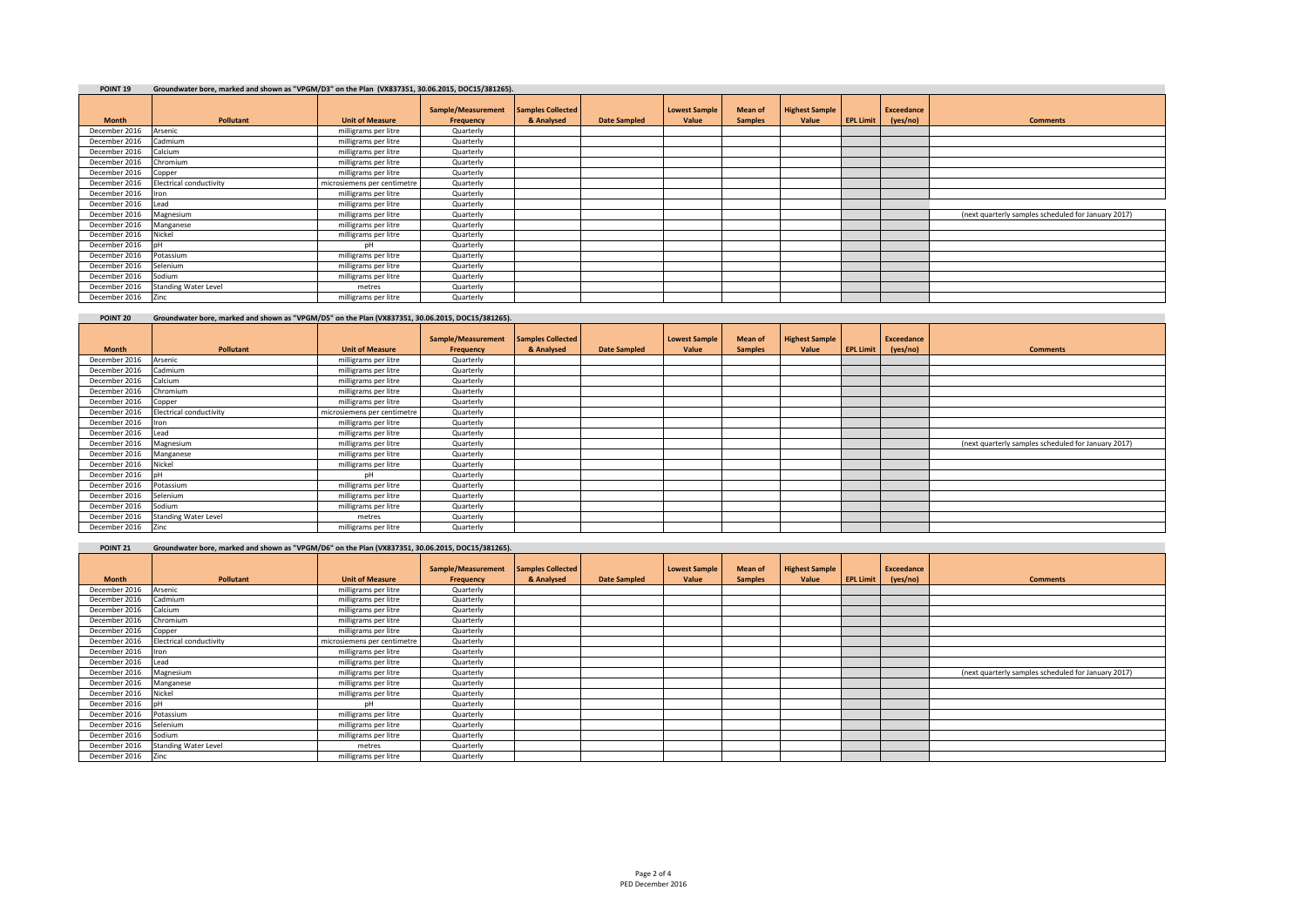| POINT <sub>22</sub> | Groundwater bore, marked and shown as "VPGM/D8" on the Plan (VX837351, 30.06.2015, DOC15/381265). |                             |                                 |                                        |                     |                               |                           |                                |                  |                               |                                                     |
|---------------------|---------------------------------------------------------------------------------------------------|-----------------------------|---------------------------------|----------------------------------------|---------------------|-------------------------------|---------------------------|--------------------------------|------------------|-------------------------------|-----------------------------------------------------|
| <b>Month</b>        | Pollutant                                                                                         | <b>Unit of Measure</b>      | Sample/Measurement<br>Frequency | <b>Samples Collected</b><br>& Analysed | <b>Date Sampled</b> | <b>Lowest Sample</b><br>Value | Mean of<br><b>Samples</b> | <b>Highest Sample</b><br>Value | <b>EPL Limit</b> | <b>Exceedance</b><br>(yes/no) | <b>Comments</b>                                     |
| December 2016       | Arsenic                                                                                           | milligrams per litre        | Quarterly                       |                                        |                     |                               |                           |                                |                  |                               |                                                     |
| December 2016       | Cadmium                                                                                           | milligrams per litre        | Quarterly                       |                                        |                     |                               |                           |                                |                  |                               |                                                     |
| December 2016       | Calcium                                                                                           | milligrams per litre        | Quarterly                       |                                        |                     |                               |                           |                                |                  |                               |                                                     |
| December 2016       | Chromium                                                                                          | milligrams per litre        | Quarterly                       |                                        |                     |                               |                           |                                |                  |                               |                                                     |
| December 2016       | Copper                                                                                            | milligrams per litre        | Quarterly                       |                                        |                     |                               |                           |                                |                  |                               |                                                     |
| December 2016       | Electrical conductivity                                                                           | microsiemens per centimetre | Quarterly                       |                                        |                     |                               |                           |                                |                  |                               |                                                     |
| December 2016       | <b>ron</b>                                                                                        | milligrams per litre        | Quarterly                       |                                        |                     |                               |                           |                                |                  |                               |                                                     |
| December 2016       | Lead                                                                                              | milligrams per litre        | Quarterly                       |                                        |                     |                               |                           |                                |                  |                               |                                                     |
| December 2016       | Magnesium                                                                                         | milligrams per litre        | Quarterly                       |                                        |                     |                               |                           |                                |                  |                               | (next quarterly samples scheduled for January 2017) |
| December 2016       | Manganese                                                                                         | milligrams per litre        | Quarterly                       |                                        |                     |                               |                           |                                |                  |                               |                                                     |
| December 2016       | Nickel                                                                                            | milligrams per litre        | Quarterly                       |                                        |                     |                               |                           |                                |                  |                               |                                                     |
| December 2016       | nH                                                                                                | nН                          | Quarterly                       |                                        |                     |                               |                           |                                |                  |                               |                                                     |
| December 2016       | Potassium                                                                                         | milligrams per litre        | Quarterly                       |                                        |                     |                               |                           |                                |                  |                               |                                                     |
| December 2016       | Selenium                                                                                          | milligrams per litre        | Quarterly                       |                                        |                     |                               |                           |                                |                  |                               |                                                     |
| December 2016       | Sodium                                                                                            | milligrams per litre        | Quarterly                       |                                        |                     |                               |                           |                                |                  |                               |                                                     |
| December 2016       | <b>Standing Water Level</b>                                                                       | metres                      | Quarterly                       |                                        |                     |                               |                           |                                |                  |                               |                                                     |
| December 2016       | Zinc                                                                                              | milligrams per litre        | Quarterly                       |                                        |                     |                               |                           |                                |                  |                               |                                                     |

# **POINT 23 Groundwater bore, marked and shown as "VPGM/D10" on the Plan (VX837351, 30.06.2015, DOC15/381265).**

|               |                             |                             | Sample/Measurement | <b>Samples Collected</b> |                     | <b>Lowest Sample</b> | <b>Mean of</b> | <b>Highest Sample</b> |                  | <b>Exceedance</b> |                                                     |
|---------------|-----------------------------|-----------------------------|--------------------|--------------------------|---------------------|----------------------|----------------|-----------------------|------------------|-------------------|-----------------------------------------------------|
| <b>Month</b>  | <b>Pollutant</b>            | <b>Unit of Measure</b>      | Frequency          | & Analysed               | <b>Date Sampled</b> | Value                | <b>Samples</b> | Value                 | <b>EPL Limit</b> | (yes/no)          | <b>Comments</b>                                     |
| December 2016 | Arsenic                     | milligrams per litre        | Quarterly          |                          |                     |                      |                |                       |                  |                   |                                                     |
| December 2016 | Cadmium                     | milligrams per litre        | Quarterly          |                          |                     |                      |                |                       |                  |                   |                                                     |
| December 2016 | Calcium                     | milligrams per litre        | Quarterly          |                          |                     |                      |                |                       |                  |                   |                                                     |
| December 2016 | Chromium                    | milligrams per litre        | Quarterly          |                          |                     |                      |                |                       |                  |                   |                                                     |
| December 2016 | Copper                      | milligrams per litre        | Quarterly          |                          |                     |                      |                |                       |                  |                   |                                                     |
| December 2016 | Electrical conductivity     | microsiemens per centimetre | Quarterly          |                          |                     |                      |                |                       |                  |                   |                                                     |
| December 2016 | ron                         | milligrams per litre        | Quarterly          |                          |                     |                      |                |                       |                  |                   |                                                     |
| December 2016 | Lead                        | milligrams per litre        | Quarterly          |                          |                     |                      |                |                       |                  |                   |                                                     |
| December 2016 | Magnesium                   | milligrams per litre        | Quarterly          |                          |                     |                      |                |                       |                  |                   | (next quarterly samples scheduled for January 2017) |
| December 2016 | Manganese                   | milligrams per litre        | Quarterly          |                          |                     |                      |                |                       |                  |                   |                                                     |
| December 2016 | Nickel                      | milligrams per litre        | Quarterly          |                          |                     |                      |                |                       |                  |                   |                                                     |
| December 2016 | nH                          | DH                          | Quarterly          |                          |                     |                      |                |                       |                  |                   |                                                     |
| December 2016 | Potassium                   | milligrams per litre        | Quarterly          |                          |                     |                      |                |                       |                  |                   |                                                     |
| December 2016 | Selenium                    | milligrams per litre        | Quarterly          |                          |                     |                      |                |                       |                  |                   |                                                     |
| December 2016 | Sodium                      | milligrams per litre        | Quarterly          |                          |                     |                      |                |                       |                  |                   |                                                     |
| December 2016 | <b>Standing Water Level</b> | metres                      | Quarterly          |                          |                     |                      |                |                       |                  |                   |                                                     |
| December 2016 | Zinc                        | milligrams per litre        | Quarterly          |                          |                     |                      |                |                       |                  |                   |                                                     |

| POINT <sub>11</sub> | Stack serving Boiler Unit No. 5, marked and shown as "11" on the Plan (VX837351, 30.06.2015, DOC15/381265). |                            |                    |                   |                     |                      |                |                       |                  |            |                 |  |
|---------------------|-------------------------------------------------------------------------------------------------------------|----------------------------|--------------------|-------------------|---------------------|----------------------|----------------|-----------------------|------------------|------------|-----------------|--|
|                     |                                                                                                             |                            | Sample/Measurement | Samples Collected |                     | <b>Lowest Sample</b> | Mean of        | <b>Highest Sample</b> |                  | Exceedance |                 |  |
| <b>Month</b>        | Pollutant                                                                                                   | <b>Unit of Measure</b>     | Frequency          | & Analysed        | <b>Date Sampled</b> | Value                | <b>Samples</b> | Value                 | <b>EPL Limit</b> | (yes/no)   | <b>Comments</b> |  |
| December 2016       | Cadmium                                                                                                     | milligrams per cubic metre | Yearly             |                   |                     |                      |                |                       |                  | <b>No</b>  |                 |  |
| December 2016       | Chlorine                                                                                                    | milligrams per cubic metre | Yearly             |                   |                     |                      |                |                       | 200              | <b>No</b>  |                 |  |
| December 2016       | Copper                                                                                                      | milligrams per cubic metre | Yearly             |                   |                     |                      |                |                       |                  |            |                 |  |
| December 2016       | Hydrogen chloride                                                                                           | milligrams per cubic metre | Yearly             |                   |                     |                      |                |                       | 100              | <b>No</b>  |                 |  |
| December 2016       | Mercury                                                                                                     | milligrams per cubic metre | Yearly             |                   |                     |                      |                |                       |                  | <b>No</b>  |                 |  |
| December 2016       | Moisture                                                                                                    | percent                    | Yearly             |                   |                     |                      |                |                       |                  |            |                 |  |
| December 2016       | Molecular weight of stack gases                                                                             | grams per gram mole        | Yearly             |                   |                     |                      |                |                       |                  |            |                 |  |
| December 2016       | Nitrogen Oxides                                                                                             | milligrams per cubic metre | Continuous         | 100%              | December 2016       | 448                  | 614            | 894                   | 1500             | No         |                 |  |
| December 2016       | Sulfuric acid mist and sulfur trioxide (as SO3)                                                             | milligrams per cubic metre | Yearly             |                   |                     |                      |                |                       | 100              | <b>No</b>  |                 |  |
| December 2016       | Sulphur dioxide                                                                                             | parts per million          | Continuous         | 100%              | December 2016       | 161                  | 191            | 231                   | 600              | <b>No</b>  |                 |  |
| December 2016       | Temperature                                                                                                 | degrees Celsius            | Yearly             |                   |                     |                      |                |                       |                  |            |                 |  |
| December 2016       | <b>Total Fluoride</b>                                                                                       | milligrams per cubic metre | Yearly             |                   |                     |                      |                |                       | 50               | <b>No</b>  |                 |  |
| December 2016       | <b>Total Solid Particles</b>                                                                                | milligrams per cubic metre | Yearly             |                   |                     |                      |                |                       | 100              | <b>No</b>  |                 |  |
| December 2016       | Type 1 and Type 2 substances in aggregate                                                                   | milligrams per cubic metre | Yearly             |                   |                     |                      |                |                       |                  | <b>No</b>  |                 |  |
| December 2016       | <b>Undifferentiated Particulates</b>                                                                        | milligrams per cubic metre | Continuous         | 100%              | December 2016       | 4.9                  | 16.0           | 54.7                  |                  |            |                 |  |
| December 2016       | Velocity                                                                                                    | metres per second          | Yearly             |                   |                     |                      |                |                       |                  |            |                 |  |
| December 2016       | Volatile organic compounds                                                                                  | parts per million          | Yearly             |                   |                     |                      |                |                       |                  |            |                 |  |
| December 2016       | Volumetric flowrate                                                                                         | cubic metres per second    | Yearly             |                   |                     |                      |                |                       |                  |            |                 |  |